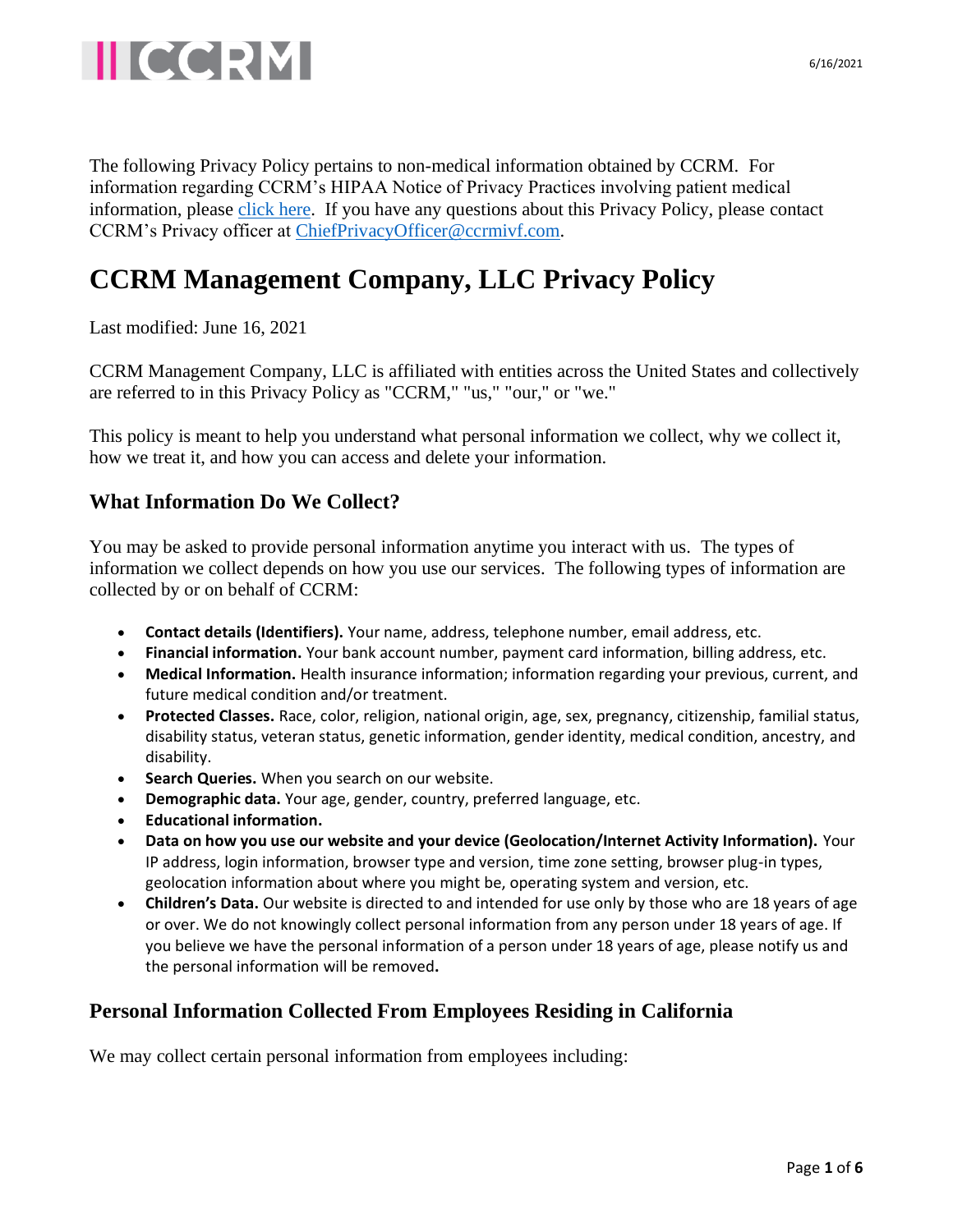# **IIICCRM**

- **Identifiers.** Real name, alias, postal address, email address, social security number, driver's license number, state identification card number, passport number, signature, telephone number, bank account number, health insurance information.
- **Professional or employment-related information.**
- **Educational information.**

## **How Do We Collect Your Information?**

#### 1. **We collect information from you.**

We may collect and receive information from you, including when you:

- use or access our website, such as when you book an appointment, make an inquiry, create an account, complete an application, or browse our website;
- communicate with us by email, telephone, in writing, or social media; and
- use any of our services;

#### 2. **We collect information automatically when you access our website.**

Like many websites, we may receive and store information generated by your activity and information automatically collected from your browser or device when you use or interact with our website.

#### 3. **We collect information from other sources.**

We may collect and receive information about you from other sources, which may include:

- Other healthcare providers;
- Publicly available sources; and
- Marketing service providers.

## **How Do We Use Your Information?**

We collect and use your information so that we can operate effectively and provide you with the best experience. We also use the information we collect for the following purposes:

- **Providing our services.** Providing our services; customizing our services to your preferences; and keeping proper records of those inquiries, visits, and services.
- **Receipt of transactions.** Processing your payment and keeping proper records of those transactions.
- **Customer support.** Notifying you of any changes to our services; responding to your inquiries via email, phone, or writing, or social media; investigate and address concerns raised by you; and monitor and improve our customer support responses.
- **Improving our services.** Conducting data analysis and audits; developing new products and services; enhancing our website; improving our services; identifying usage trends and visiting patterns; conducting customer satisfaction, market research, and quality assurance surveys; determining the effectiveness of our promotions, and meeting contractual obligations.
- **Marketing and promotions.** Sending you emails and messages about news and new promotions, features, products and services, and content.
- **Safety and security.** Using security systems to maintain the safety and security of you and our guests, visitors and employees at our offices.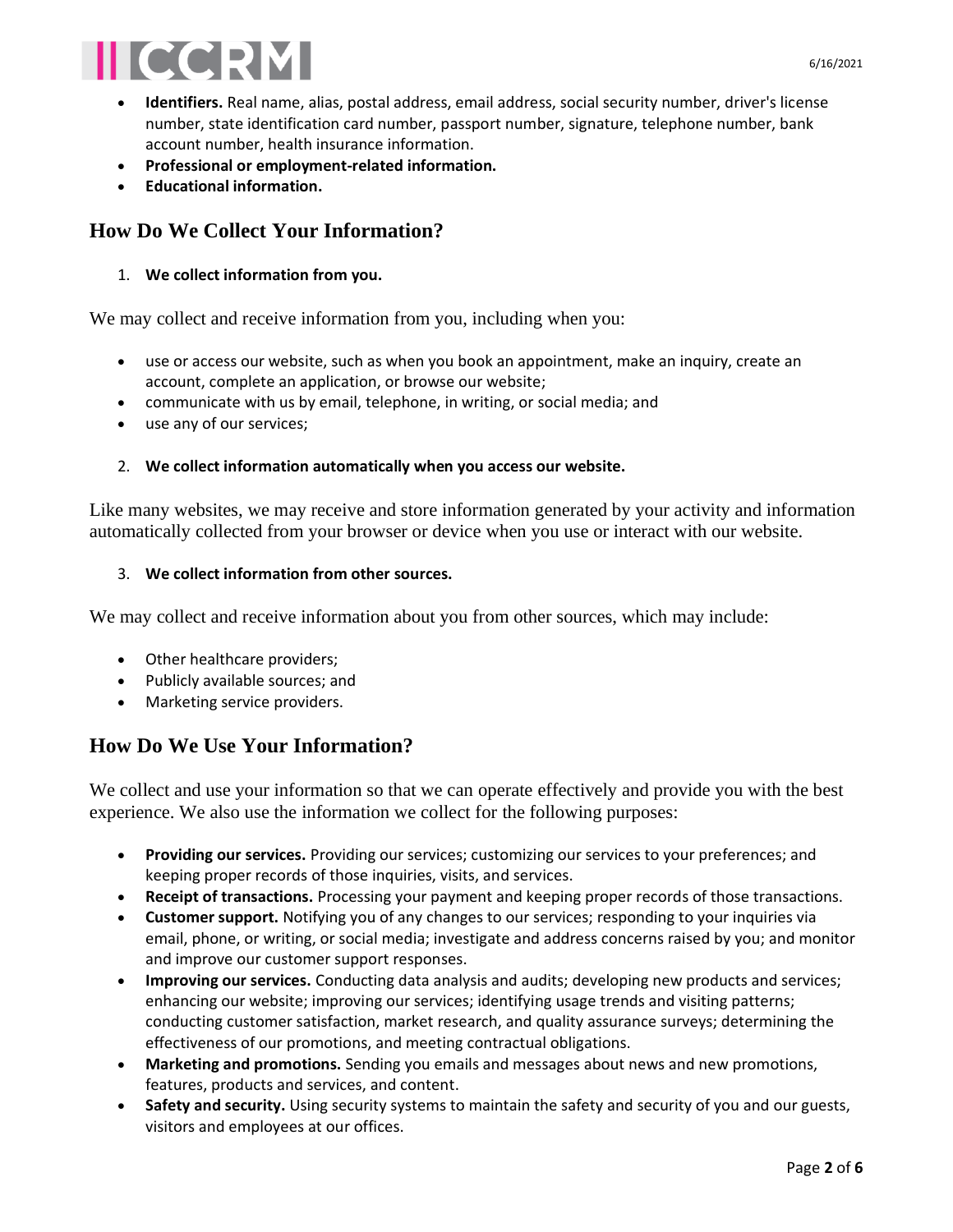

• **Legal proceedings and requirements.** Investigating or addressing claims or disputes relating to your use of our services; or as otherwise allowed by applicable law; or as requested by regulators, government entities, and official inquiries.

## **How do we share your information?**

We do not sell your name or other personal information to third parties and have not done so in the previous 12 months. We may share the information we collect:

#### 1. **Within the CCRM Network of Companies.**

We share information within the CCRM network of companies to help us provide our services or conduct data processing on our behalf.

#### 2. **With our service providers and business partners.**

We may provide information to our vendors, consultants, marketing partners, research firms, and other service providers or business partners. This may include, for example:

- Business associates, contractors, service providers, and other third parties we use to support our business;
- Payment processors and facilitators;
- Cloud storage providers;
- Marketing partners and marketing platform providers;
- Data analytics providers;
- Research partners;
- Consultants, lawyers, accountants and other professional service providers; and
- Insurance and financing partners.

#### 3. **With your consent.**

We may share your information other than as described in this policy if we notify you and you consent to the sharing.

#### 4. **For legal reasons or in the event of a dispute.**

We may share your information with third parties for legal reasons or in the event of a dispute. This may include, for example:

- In connection with, or during negotiations of, any merger, sale of company assets, consolidation or restructuring, financing, or acquisition of all or a portion of our business by or into another company;
- To comply with a court order, search warrant, subpoena, or other legal process;
- To comply with legal, regulatory, or administrative requirements of any government or law enforcement authority; and
- To establish or exercise our legal rights and to protect and defend us in connection with any threatened or actual legal action, claim or dispute.

We have shared the following categories of information in the previous 12 months: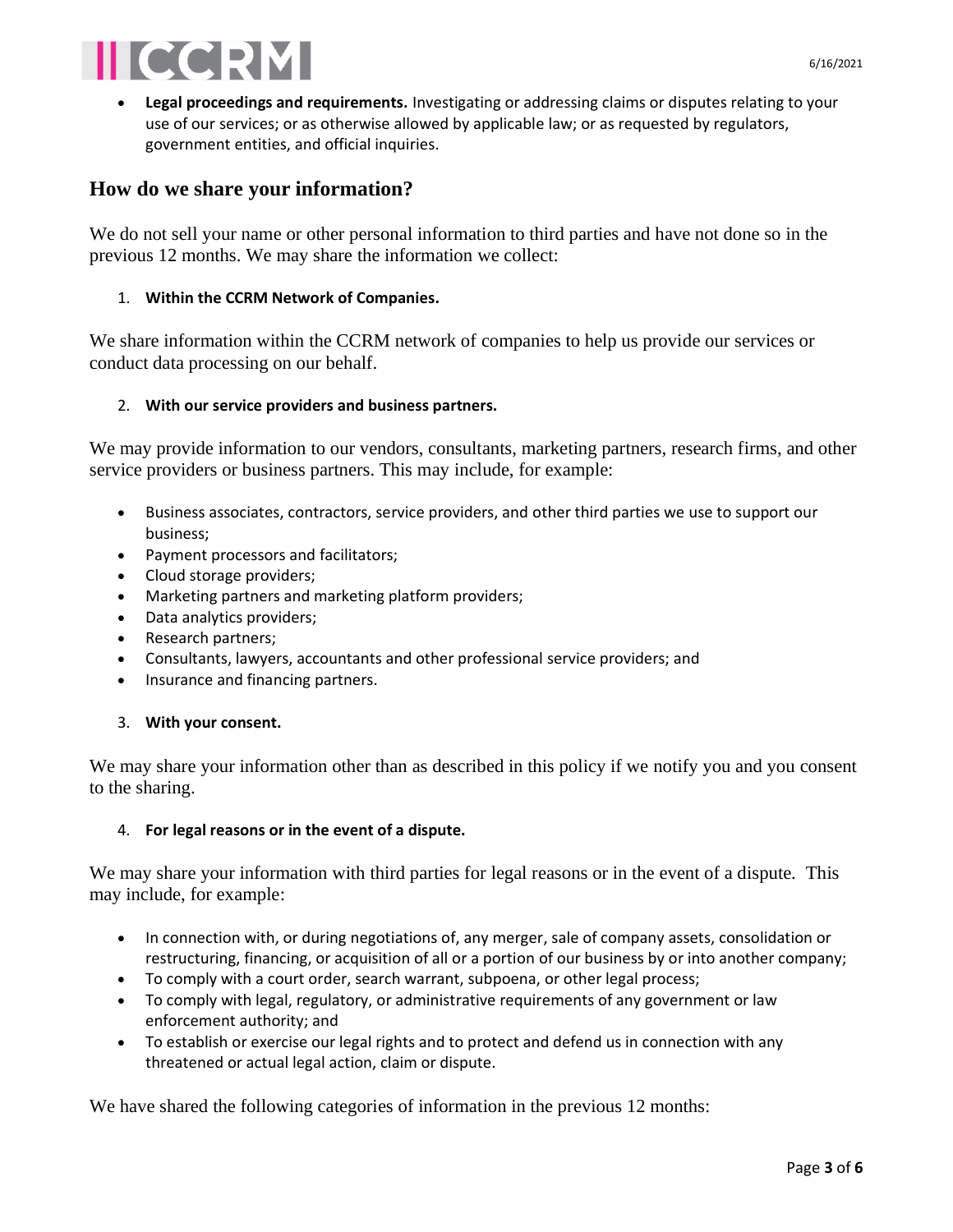

- **Identifiers**
- Protected classes
- Commercial Information
- Internet Activity Information
- Geolocation Data

## **How Long Do We Keep Your Information?**

To the extent permissible by applicable law, we will retain your personal information for such period as necessary to satisfy or to fulfill the following:

- the purposes for which that personal information was provided;
- an identifiable and ongoing business need, including record keeping;
- a specific legal or regulatory requirement; and/or
- a requirement to retain records that may be relevant to any notified regulatory investigations or active legal proceedings.

## **Where Do We Store Your Information?**

We process and store personal information inside the United States.

## **How Secure Is Your Information?**

We implement reasonable administrative, organizational and technical safeguards and security measures to protect personal information within our control from unauthorized access, acquisition, disclosure, destruction or alteration, accidental loss, misuse or damage. We regularly review and monitor such safeguards and security measures. Although we take reasonable steps to safeguard personal information, no practices are 100% secure, and we do not guarantee the security of your information.

## **Do We Use Cookies?**

We use tracking tools like browser cookies and web beacons to collect information from you. We collect information about users over time when you use this website or any apps that we may make available on our website. We may have third parties collect personal information this way. Learn more about these tools and how you can control them by clicking [here.](https://www.allaboutcookies.org/)

## **Your Choices.**

You have the abilities to make the following choices about your personal information.

- **Not provide us with personal information.** If you choose to do this, we may not be able to provide you with our services or respond to any queries you may have.
- **Turn off cookies in your browser by changing its settings.** You can block cookies by activating a setting on your browser allowing you to refuse cookies. You can also delete cookies through your browser settings. If you turn off cookies, you can continue to use the website; however, certain services may not work effectively.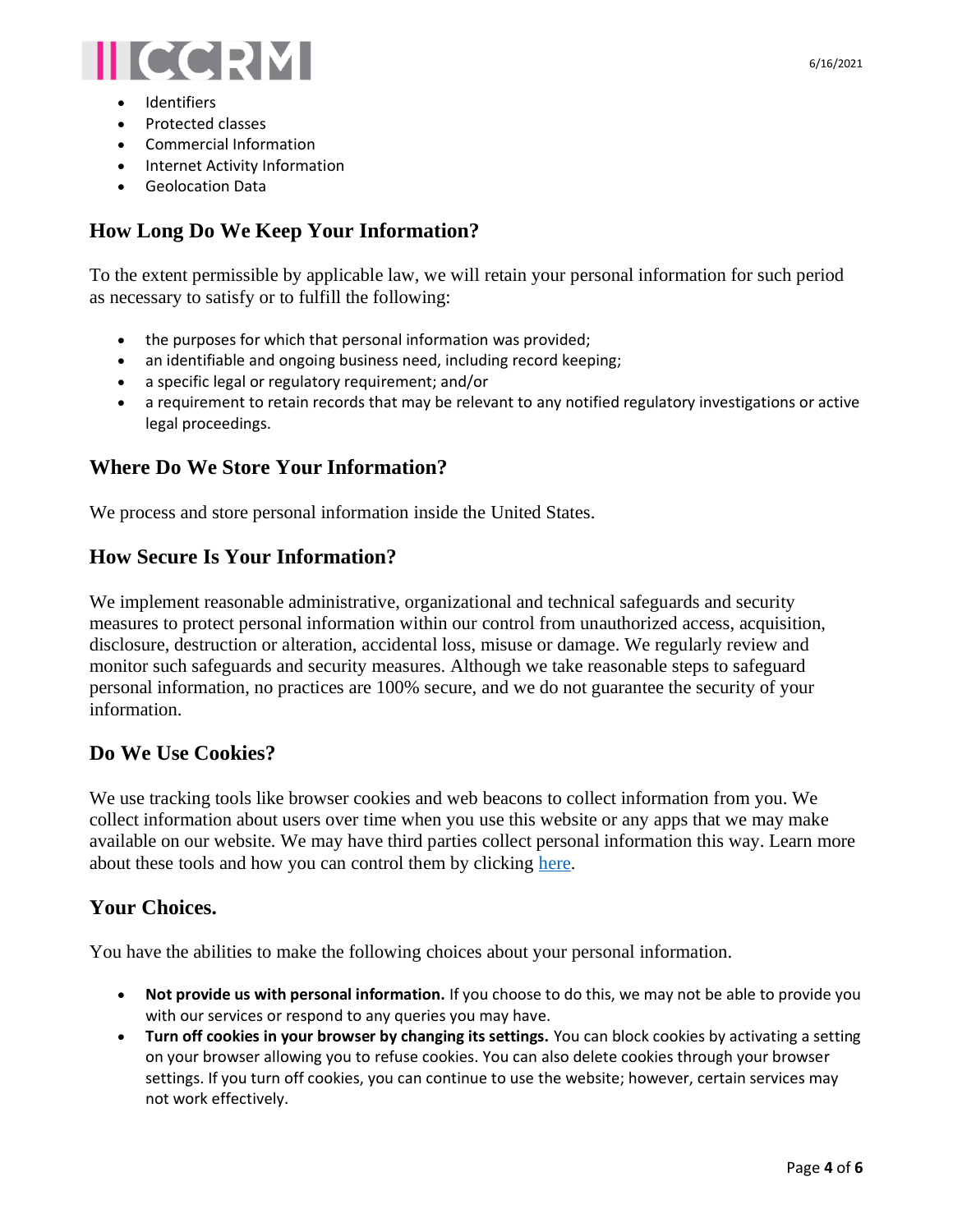

- **Promotional emails and other marketing material.** You can unsubscribe from marketing material from us at any time by clicking the "Unsubscribe" link contained in the email, or by emailing us at [websitetechnicalsupport@ccrmivf.com.](mailto:websitetechnicalsupport@ccrmivf.com)
- Please note that withdrawing your consent to receive promotional emails will not prevent us from sending you administrative communications or legal notices; or emails about changes to our terms, policies, or business practices.

#### **Your California Privacy Rights – Regarding Direct Marketing**

If you are a California resident, you may request information regarding the disclosure of your personal information to third parties for their direct marketing purposes. To make such a request, please send an email to [ChiefPrivacyOfficer@ccrmivf.com](mailto:ChiefPrivacyOfficer@ccrmivf.com) or write us at: CCRM Management Company, LLC, Attention: Privacy Department, 9380 Station Street, Suite 425, Lone Tree, CO, 80124, USA.

#### **Your Rights Under the California Consumer Privacy Act**

Beginning January 1, 2020, pursuant to California Civil Code Sections 1798.100-1798.199, individuals who reside in California who have provided their personal information to CCRM may have the right to:

- Request access to the personal information we have collected about you
- Request disclosure of the personal information we have collected and shared about you
- Request disclosure of the categories of personal information we have disclosed for a business purpose
- Request that we delete your personal information

If you exercise any of these rights you will not be discriminated against in any way.

Beginning January 1, 2020, you may exercise these rights by sending an email to: [ChiefPrivacyOfficer@ccrmivf.com.](mailto:ChiefPrivacyOfficer@ccrmivf.com)

If you choose to exercise any of the rights listed above, for the protection of your information, we will verify your identity. Your identity may be verified in any of the following ways:

- Through your patient portal account
- By confirming at least three (3) information points of your information we maintain
- By requesting additional documentation

In certain circumstances you may be able to designate an authorized person to make a request on your behalf. To determine if this applies to you please send an email to [ChiefPrivacyOfficer@ccrmivf.com.](mailto:ChiefPrivacyOfficer@ccrmivf.com)

#### **Your Rights Under Canada's Personal Information Protection and Electronic Documents Act**

Individuals who reside in Canada who have provided their personal information to CCRM may have the right to:

- Access information we hold about you.
- Request correction of any incorrect or incomplete personal data we have about you.